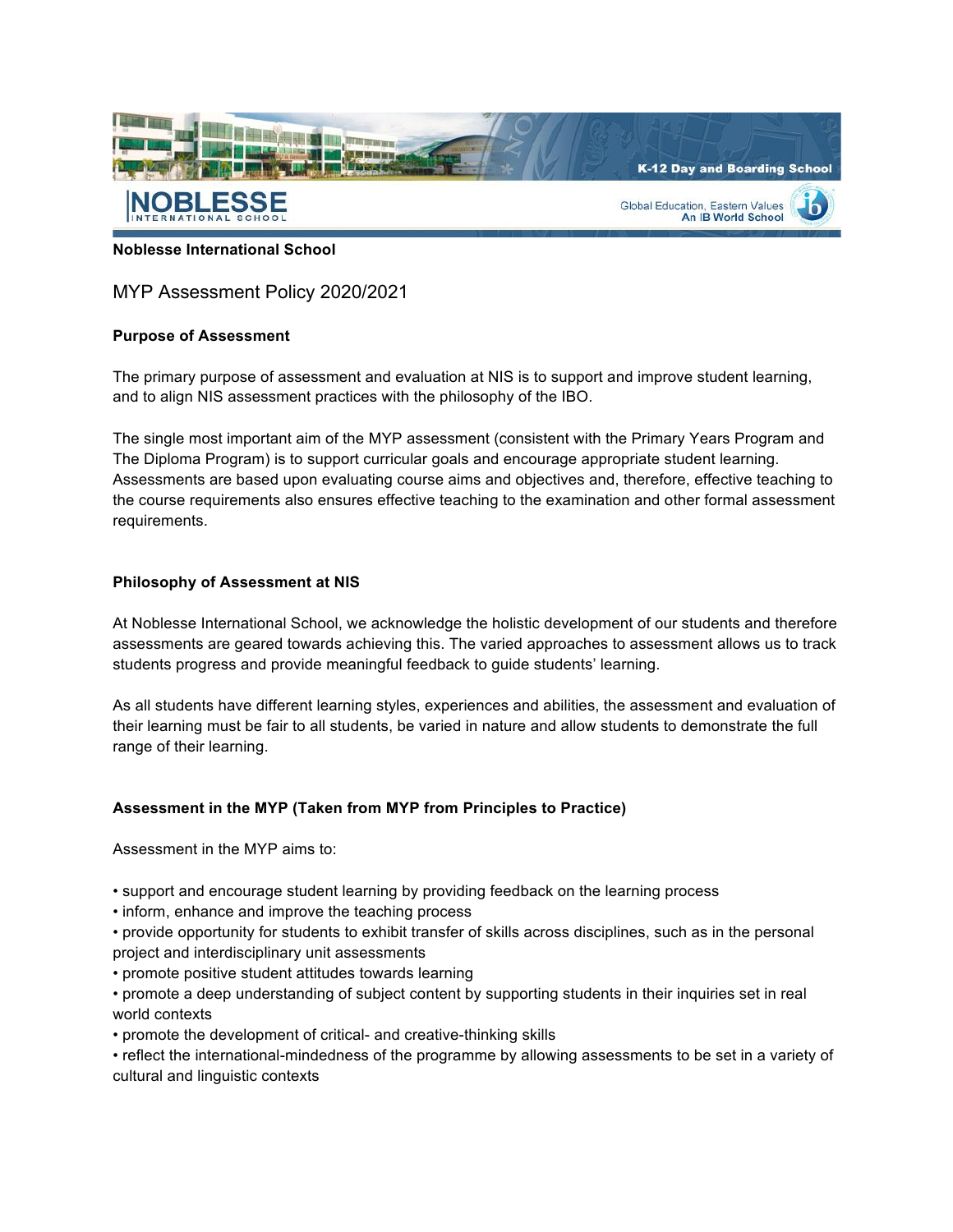• support the holistic nature of the programme by including in its model principles that take account of the development of the whole student.

• common practices in using the MYP assessment criteria and determining achievement levels

### **Assessment in the MYP at NIS:**

• **Holistic assessment approach**- Students are assessed in diverse ways such as hands-on learning activities, experimentations, oral presentation, research papers, oral and written examinations. • **Formative and Summative Assessments**- Formative assessments provide feedback on the nature of the students' strengths and limitations. The emphasis here—a key component of learning how to learn is on making the student a better judge of their own performance and then helping them to develop strategies to improve. Summative assessments allow the students to demonstrate the skills they have learned. These reflect their most accurate performance,rather than averaging attainment grades over a grading period.

### **a. Formative assessment**

Formative assessment represents the process of gathering, analyzing, interpreting and using evidence to improve student learning. It is integrated into the curriculum and woven into the daily learning process and is an integral part of instruction. It provides teachers and students with information about how learning is progressing. It helps the teacher to plan the next stage of learning.

Formative assessment occurs continuously and includes structured and spur-of-the-moment observations that are recorded and filed; formal and informal interviews; collections of work samples; use of extended projects, performances, and exhibitions; performance exams; various forms of short-answer testing, etc. This evidence of learning can be kept in grade books, files or portfolios, which in turn can be used by students and teachers to reflect on, summarize, and evaluate student progress.

Formative assessment promotes deep understanding of knowledge and development of skills by careful consideration of the types of assignment given. Students are involved in the formative assessment of their own learning and that of their peers through feedback forms and formal and informal conferences and discussions. Peer assessment requires a very safe and collaborative learning environment and should only be attempted sparingly and after a period of training and discussion with the class.

Formative assessment involves providing students with descriptive feedback as they learn.

## **b.Summative Assessment**

Summative assessment occurs at the end of a teaching and learning cycle when students are given the opportunity to demonstrate what they have learned by applying their knowledge in new and authentic contexts.

Summative assessments are a means to gauge, at a particular point in time, student learning relative to the pre-defined criteria communicated to students prior to and during formative assessment. Although the information gleaned from this type of assessment is important, it can only help in evaluating certain aspects of the learning process.

Summative Assessments are given periodically to determine at a particular point in time what students know and do not know. Summative assessment is generally used as part of the grading process.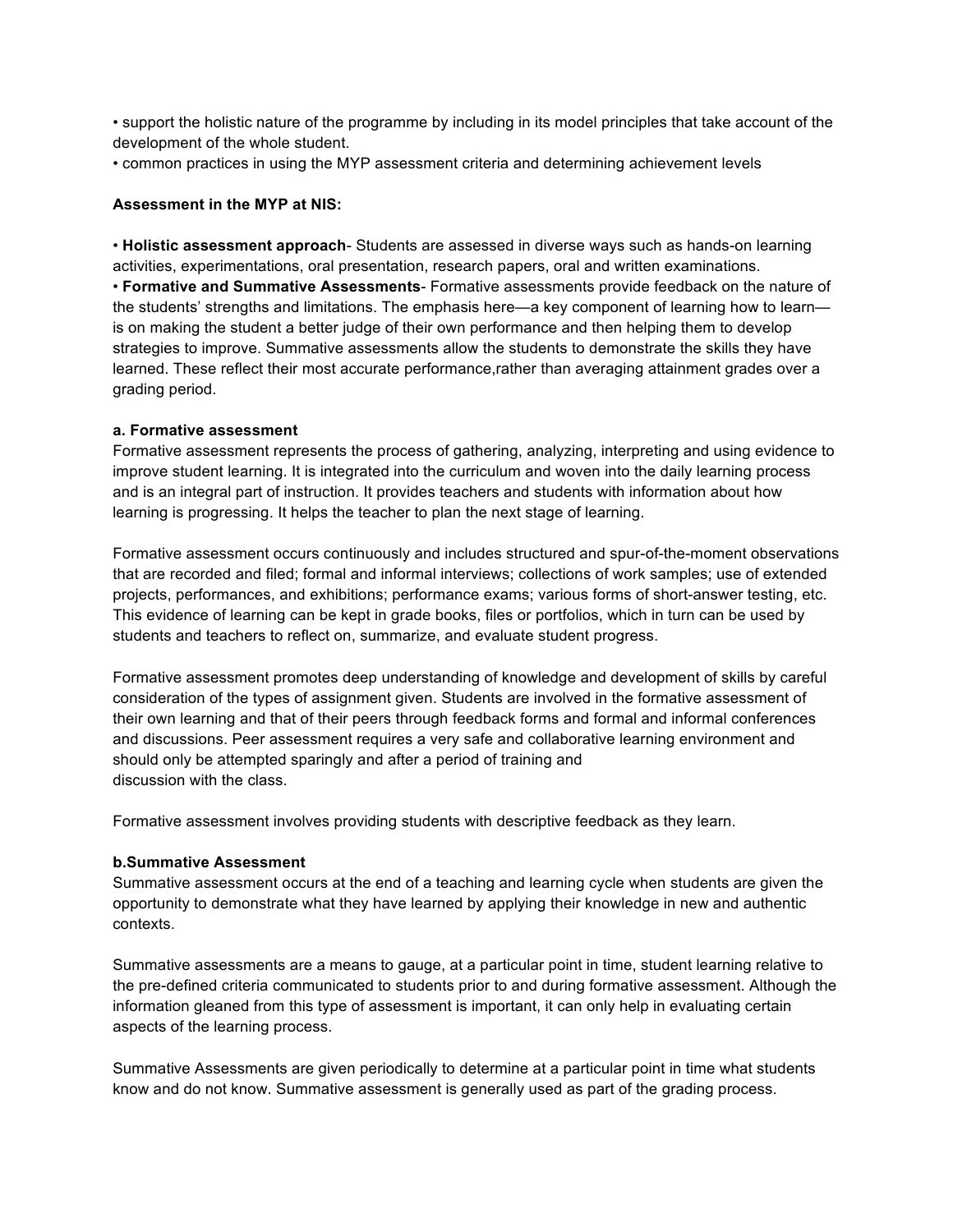Examples of summative assessments include, but are not limited to, chapter tests, quarter exams, final draft lab reports and research papers.

The timing, type, scope and format of each summative task should be clearly communicated to the students ahead of time,MYP subject guide rubrics with task specific clarifications, examples and practice assessments should be distributed and discussed.

•**Criterion Based**-students are evaluated on a set of predetermined MYPsubject-group specific assessment criteria.

### https://www.ibo.org/programmes/middle-years-programme/

• **Reflective** - Assessment is used to establish where students are in their learning and a descriptive and timely feedback is built in to make sure students are learning from practice.

Students are involved in the assessment process by learning how to self-assess their own work, assess their peers and set goals for improvement.

### **Recording Student Achievement**

-Recording of students' formative achievement is done through igrade. Both students and their parents are given access to view student progress.

- Portfolios/ ePortfolios are used to organize and keep track of students work

-Google classroom is used

### **Reporting Student Achievement**

- Parent Teacher Conferences at the end of the first and third quarter
- Student Led conferences
- Progress Reports given at the end of the first and third quarter
- Report Cards given at the end of each semester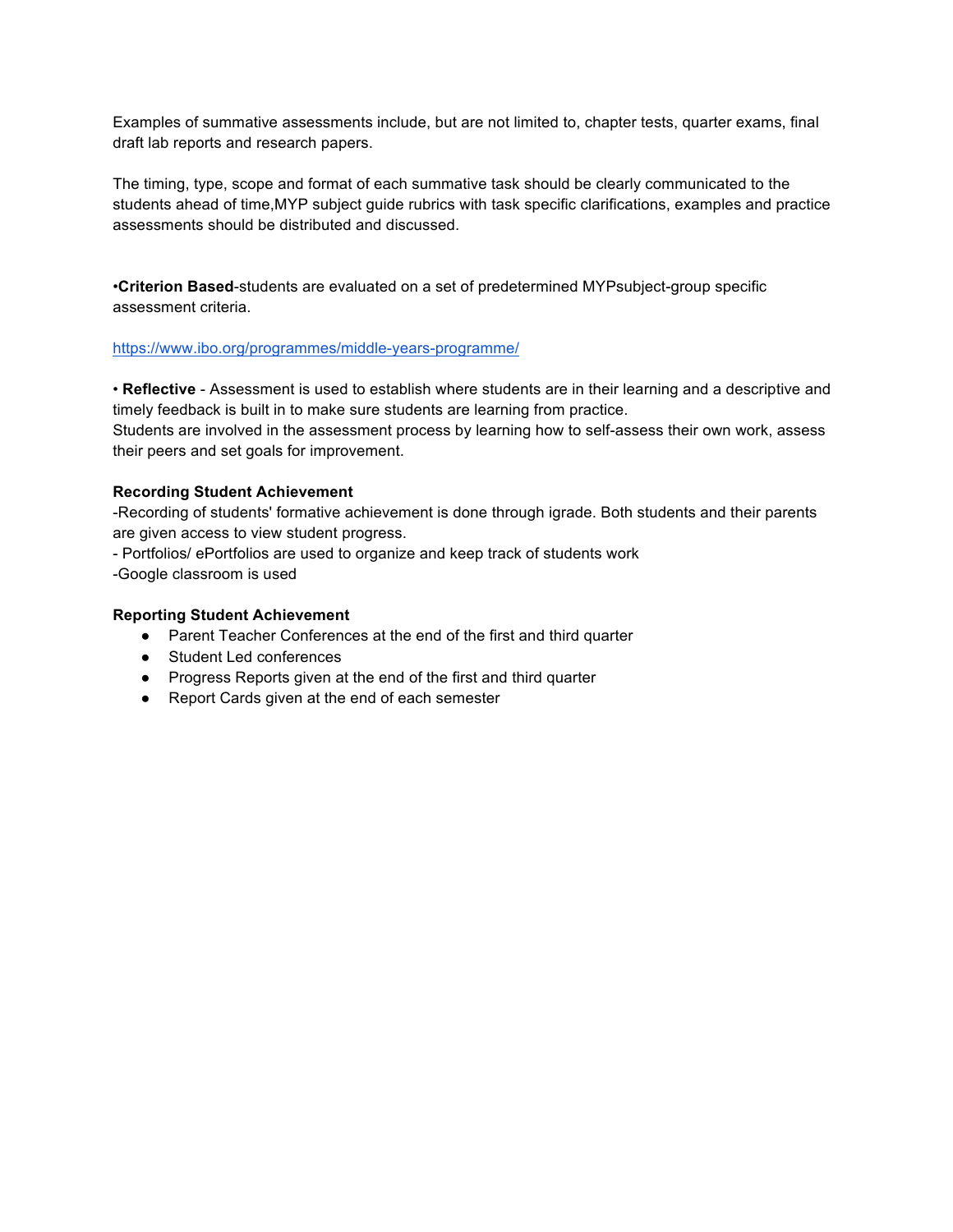**The MYP assessment criteria across subject groups can be summarized as follows.***<sup>2</sup>*

|                                         | A                                          | B                                           | C                             | D                                                    |
|-----------------------------------------|--------------------------------------------|---------------------------------------------|-------------------------------|------------------------------------------------------|
| Language and<br>literature              | Analysing                                  | Organizing                                  | Producing text                | Using language                                       |
| Language<br>acquisition                 | Comprehending<br>spoken and visual<br>text | Comprehending<br>written and visual<br>text | Communicating                 | Using language                                       |
| Individuals and<br>societies            | Knowing and<br>understanding               | Investigating                               | Communicating                 | <b>Thinking critically</b>                           |
| <b>Sciences</b>                         | Knowing and<br>understanding               | Inquiring and<br>designing                  | Processing and<br>evaluating  | Reflecting on the<br>impacts of science              |
| <b>Mathematics</b>                      | Knowing and<br>understanding               | Investigating<br>patterns                   | Communicating                 | Applying<br>mathematics<br>in real-world<br>contexts |
| Arts                                    | Knowing and<br>understanding               | Developing skills                           | <b>Thinking</b><br>creatively | Responding                                           |
| <b>Physical and</b><br>health education | Knowing and<br>understanding               | Planning for<br>performance                 | Applying and<br>performing    | Reflecting and<br>improving<br>performance           |
| <b>Design</b>                           | Inquiring and<br>analysing                 | Developing ideas                            | Creating the<br>solution      | Evaluating                                           |
| <b>MYP</b> projects                     | Investigating                              | Planning                                    | <b>Taking action</b>          | Reflecting                                           |
| Interdisciplinary                       | Disciplinary<br>grounding                  | Synthesizing and<br>applying                | Communicating                 | Reflecting                                           |

Students in the MYP are scored on a 1-8 scale for their summative assessments. For each Criterion, the scores for the assessments will be recorded, but will not be added. At the end of the semester, the teacher will make a final decision that best fits the student's achievement based on the MYP Criterion rubric. This will then be added to get the student's final grade, which is converted using the table below: